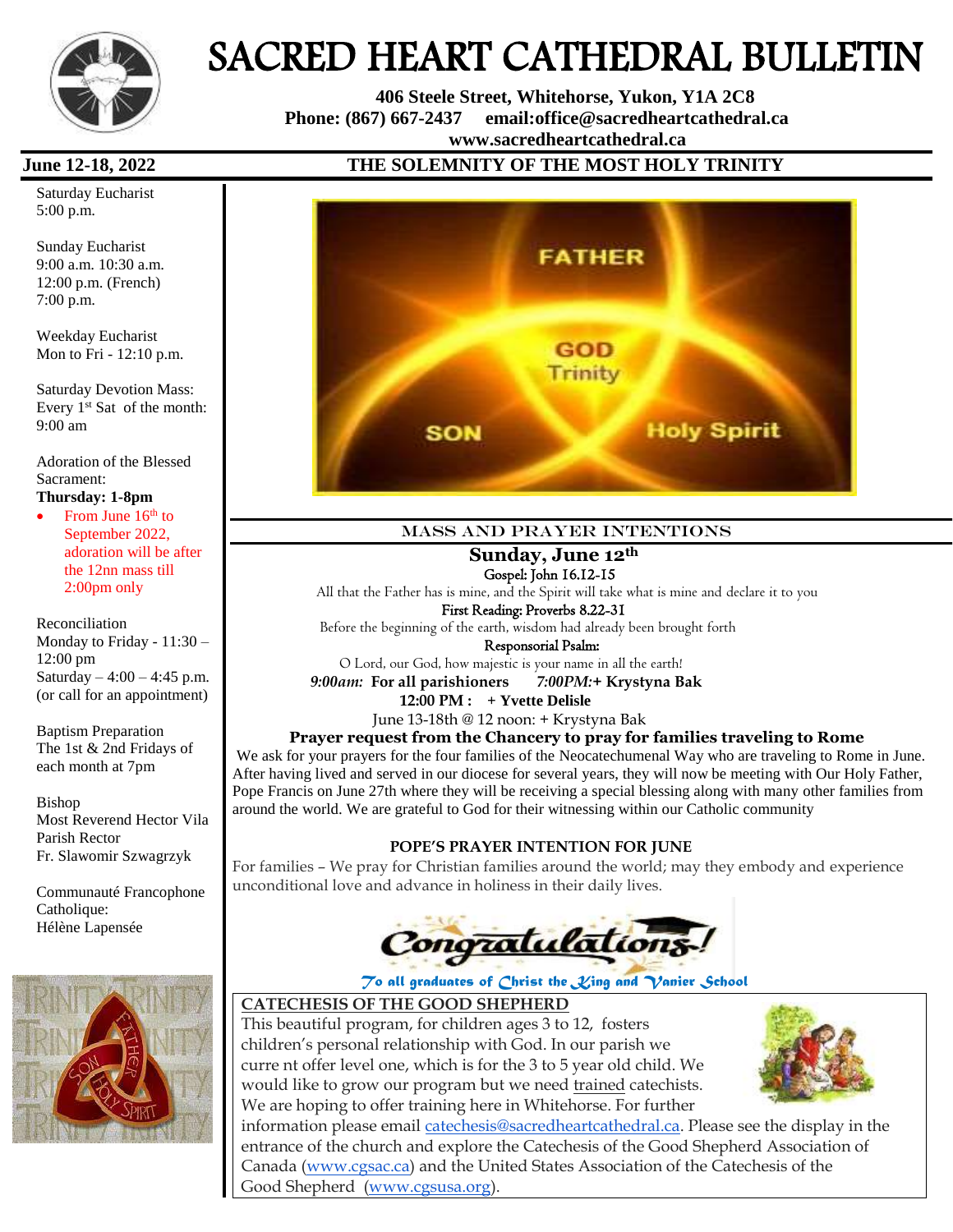#### PARISH Ministry



 Solemnity of the most Sacred Heart of Jesus June 24,2022 Immaculate Heart of Mary June 25,2022

On June 24, the feast of Sacred Heart of Jesus, mass will be celebrated at 12:10, followed by snacks & mini gathering at the CYO hall at 1:00 PM

On this day, we also observe the World Day of Prayer for the Sanctification of Priests. Let us pray for our priests esp. Fr Slawek, & Fr. Leo, that they may be strengthened in their ministry and remain steadfast in their commitment to the Lord.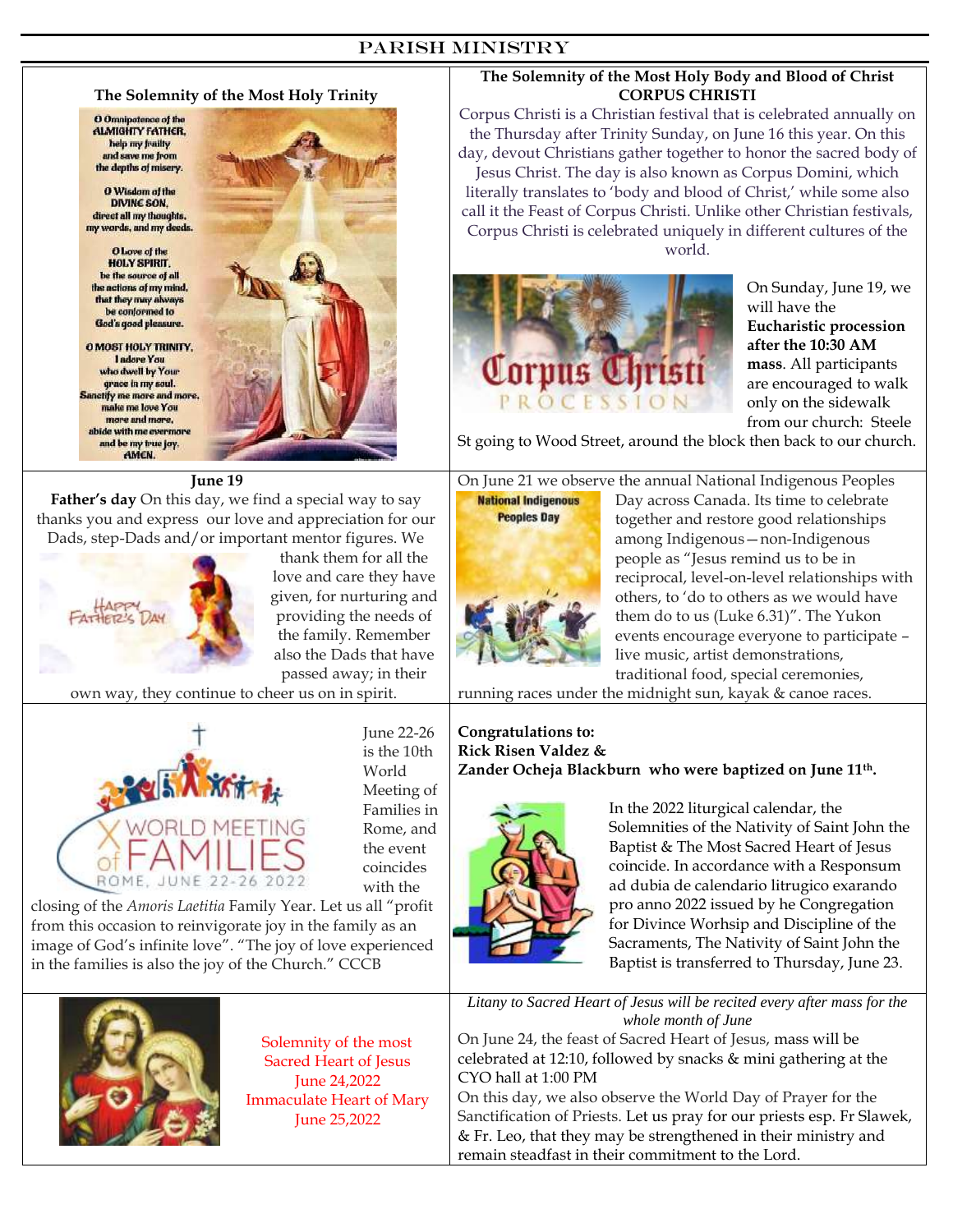#### **DE SEMAINE EN SEMAINE**



#### *Gloire soit au Père*

*Gloire soit au Père, au Fils, et au Saint-Esprit. Comme elle était au commencement, comme elle est maintenant, et comme elle sera pendant les siècles des siècles. Amen.*

*« Tout ce que possède le Père est à moi; l'Esprit reçoit ce qui vient de moi pour vous le faire connaître » Jean 16, 12-15* **De semaine en semaine**

#### Le 12 juin 2022 **Dimanche de la Sainte Trinité**

*Ô Seigneur, notre Dieu, qu'il est grand, ton nom, par toute la terre! Ps 8*

Le Célébrant aujourd'hui le 12 juin : Fr. Slawek

**Lundi le 13 juin : St-Antoine-de-Padoue.** Originaire du Portugal, Antoine entra à 25 ans dans le jeune ordre franciscain, où 5 frères venaient d'être martyrisés au Maroc. Il fut un prédicateur puissant, en France puis à Padoue, en Italie, rappelant les exigences sociales de l'Évangile. Il mourut en 1231, à l'âge de 36 ans. Il est docteur de l'Église.



**Masque à votre discrétion Feuille de présence.**

|                                      | + Yvette Delisle demandé par Yann Herry                                                                                                                                                                                                                                                                                                                                                                                                                         |  |  |  |  |  |
|--------------------------------------|-----------------------------------------------------------------------------------------------------------------------------------------------------------------------------------------------------------------------------------------------------------------------------------------------------------------------------------------------------------------------------------------------------------------------------------------------------------------|--|--|--|--|--|
|                                      | Adoration du Saint-Sacrement : (période estivale)<br>Tous les jeudis après la messe de 12h10 jusqu'à 14h.                                                                                                                                                                                                                                                                                                                                                       |  |  |  |  |  |
| Demande de prière de la Chancellerie | Nous demandons vos prières pour les quatre familles du Chemin Néocaté chuménal qui se                                                                                                                                                                                                                                                                                                                                                                           |  |  |  |  |  |
|                                      | rendent à Rome en juin ainsi que Mgr Vila qui les accompagnera pour un court temps. Après<br>avoir vécu et servi dans notre diocèse pendant plusieurs années, ils vont maintenant rencontrer<br>Notre Saint-Père, le pape François, le 27 juin, où ils recevront une bénédiction spéciale en<br>même temps que de nombreuses autres familles du monde entier. Nous sommes reconnaissants<br>à Dieu pour leur témoignage au sein de notre communauté catholique. |  |  |  |  |  |
|                                      | Fr. Slawek a réservé le Camp Braeburn pour les Paroissiens<br>du 8 au 11 août.<br>Mettez la date sur votre calendrier et réservez votre cabine.<br>Pour plus d'information contactez Stella Martin stellamartin1981@hotmail.com                                                                                                                                                                                                                                 |  |  |  |  |  |